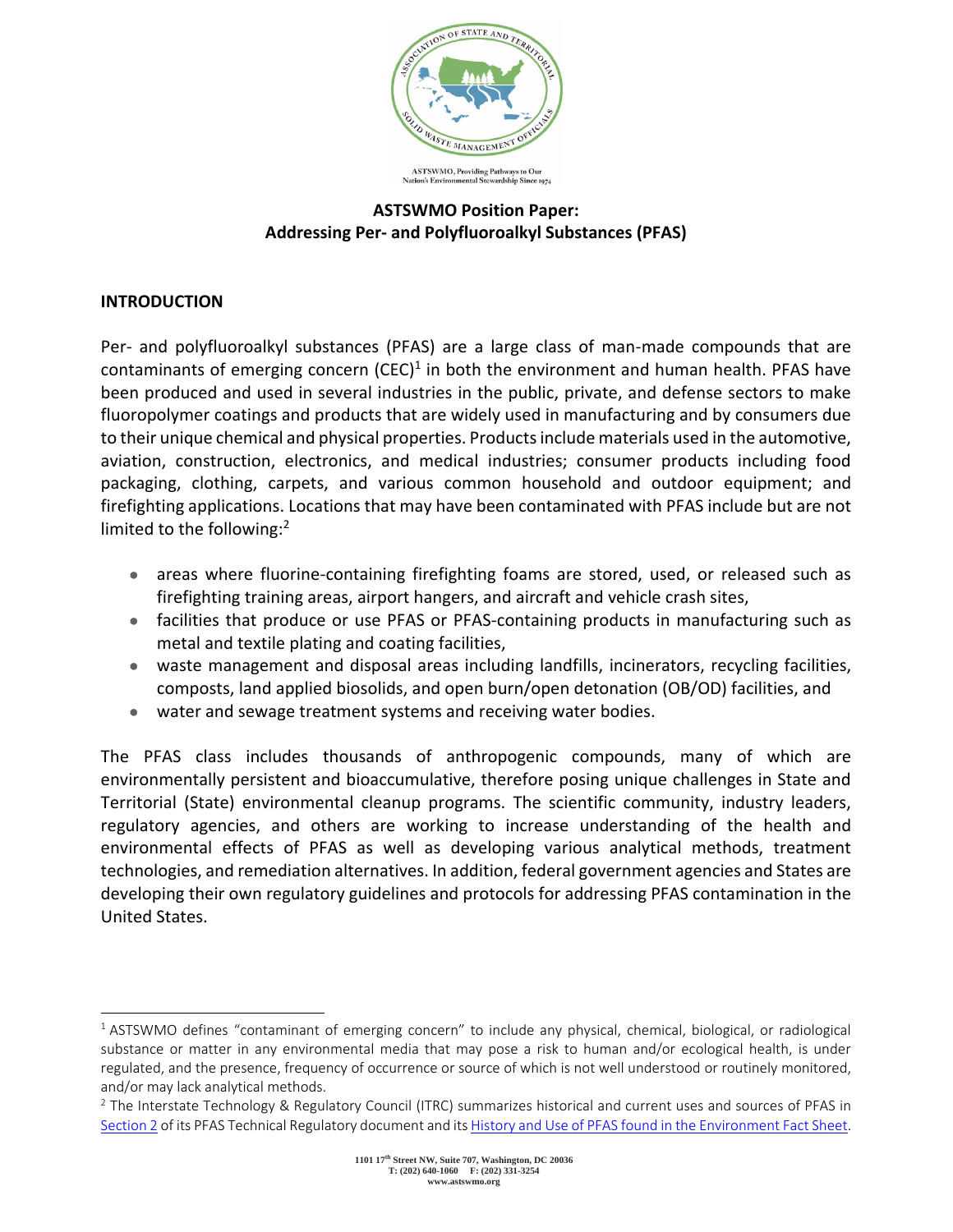### **FEDERAL ACTION**

ASTSWMO acknowledges the work of our federal partners related to the multifaceted issues surrounding PFAS. The U.S. Environmental Protection Agency (USEPA), Department of Defense (DoD), and other federal agencies have taken aggressive steps in terms of research and technology development to assist with identifying, characterizing, and addressing PFAS contamination. Further, USEPA's [PFAS Action Plan \(February 2019\)](https://www.epa.gov/sites/production/files/2019-02/documents/pfas_action_plan_021319_508compliant_1.pdf) and subsequent PFAS Action Plan: Program Update [\(February 2020\)](https://www.epa.gov/sites/production/files/2020-01/documents/pfas_action_plan_feb2020.pdf) outline ongoing and future USEPA actions to develop a regulatory framework for PFAS. As the actions outlined are consistent with the priorities identified herein, ASTSWMO appreciates these efforts and would support an accelerated timeline for completion.

### **REGULATORY ISSUES**

As with many pollutants and contaminants, there is no established federal framework for regulating PFAS nationwide and no enforceable federal standards for these chemicals.<sup>3</sup> Although there are several thousand chemicals in the class known as PFAS, most of the regulatory focus by the federal government to date has focused on PFOA and PFOS. In May 2016, USEPA published [Drinking Water](https://www.epa.gov/ground-water-and-drinking-water/drinking-water-health-advisories-pfoa-and-pfos)  [Health Advisories \(HAs\)](https://www.epa.gov/ground-water-and-drinking-water/drinking-water-health-advisories-pfoa-and-pfos) under the Safe Drinking Water Act for two PFAS, perfluorooctanoic acid (PFOA) and perfluorooctanesulfonic acid (PFOS), at 70 parts-per-trillion (PPT) for each of these contaminants individually or the combination of the two. The HA is intended to be protective of the public, including the most sensitive populations given potential PFAS adverse health effect concerns including developmental effects and effects on the liver and immune system. In December 2019, USEPA also published the guidance, [Interim Recommendations for Addressing Groundwater](https://www.epa.gov/pfas/interim-recommendations-addressing-groundwater-contaminated-pfoa-and-pfos)  [Contaminated with PFOA and PFOS](https://www.epa.gov/pfas/interim-recommendations-addressing-groundwater-contaminated-pfoa-and-pfos) for federal cleanup programs.<sup>4</sup>

While ASTSWMO supports the development of such guidance, without clear federal regulatory authority under the Comprehensive Environmental Response, Compensation, and Liability Act (CERCLA) or the Resource Conservation and Recovery Act (RCRA) it is unclear how responsible parties will be compelled to manage wastes containing PFAS and remediate PFAS contamination in a complete and timely fashion. The absence of a clear federal regulatory framework for PFAS has:

1) necessitated State programs to conduct their own research and develop their own standards and guidelines, which in some cases are more conservative than current federal advisory levels; $5,6$ 

<sup>&</sup>lt;sup>3</sup> ITRC summarizes current federal regulatory and guidance initiatives in its Regulation of PFAS Fact Sheet.

<sup>4</sup> ASTSWMO's PFAS Workgroup submitted [comments](http://astswmo.org/files/Comments/2019-06-10-ASTSWMO-Letter-PFASGWRec-EPA.pdf) to USEPA on the Draft Interim Recommendations for Addressing Groundwater Contaminated with PFOA and PFOS in June 2019.

<sup>&</sup>lt;sup>5</sup> The Environmental Council of States (ECOS) White Paper, Processes and Considerations for Setting State PFAS [Standards,](https://www.ecos.org/documents/ecos-white-paper-processes-and-considerations-for-setting-state-pfas-standards-2021-update/) updated in March 2021, summarizes State processes, rulemaking, and other considerations for developing PFAS Standards.

<sup>6</sup> ITRC summarizes regulatory actions related to PFAS and includes a listing of current State standards and guidelines that is updated periodically i[n Section 8](https://pfas-1.itrcweb.org/8-basis-of-regulations/) of its PFAS Technical Regulatory document.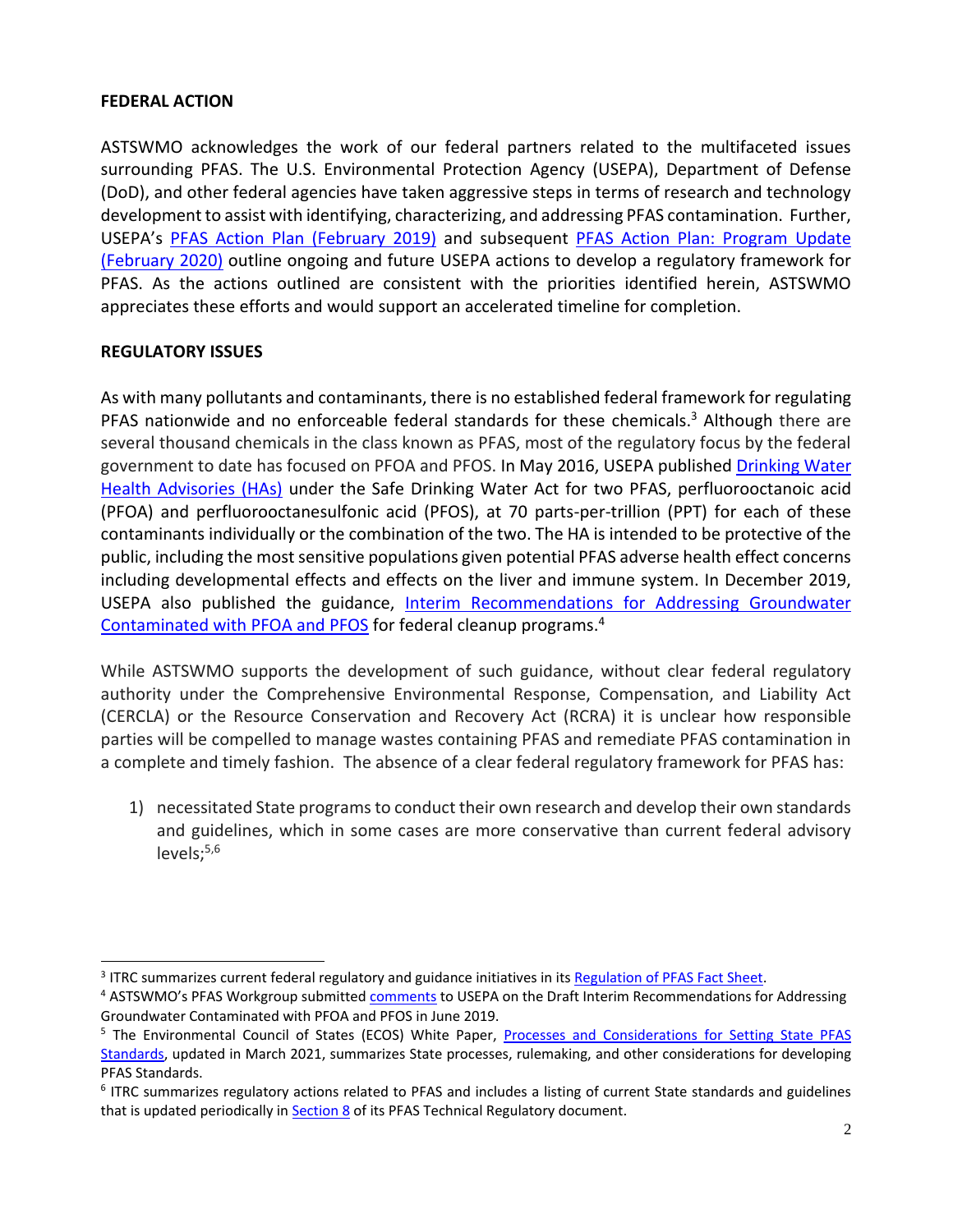- 2) hampered recognition of promulgated State-derived PFAS standards or guidelines as Applicable or Relevant and Appropriate Requirements (ARARs), given the lack of inclusion of PFAS in the CERCLA or RCRA federal programs; and
- 3) limited the States' abilities to cost recover against responsible parties for response actions aimed at eliminating or mitigating PFAS exposure by the public and sensitive subgroups.

Therefore, to reconcile the contrast between the current federal PFAS regulatory framework (two PFAS HAs) and certain State efforts to regulate additional PFAS (e.g., derivation of State-specific standards or guidelines for additional PFAS), ASTSWMO recommends that USEPA designate the entire class of PFAS as CERCLA hazardous substances. This action will provide federal and State regulators with greater regulatory authority when considering the development of groundwater, soil and/or drinking water standards. This designation will also further federal and State efforts to compel responsible parties to investigate and remediate contamination nationwide, especially when private wells and public water systems are impacted.

In the absence of federal standards for PFAS, many States will be left to promulgating their own groundwater and drinking water standards for various PFAS. For example, some States have already promulgated standards for up to six or seven PFAS. That said, ASTSWMO believes that it is imperative that these State-specific PFAS standards be recognized for cleanup and mitigation efforts similar to State standards for other environmental contaminants through CERCLA or RCRA listings.

ASTSWMO also advocates for timely development of additional validated analytical methods for PFAS in all media beyond drinking water and soil. Currently, there are two EPA-validated drinking water analytical methods [\(Methods 533 and 537.1, Version 2\)](https://www.epa.gov/pfas/epa-pfas-drinking-water-laboratory-methods) and one multi-laboratory validated SW-846 method for non-potable waters that is pending final publication [\(SW-846: Method 8327\)](https://www.epa.gov/hw-sw846/validated-test-method-8327-and-polyfluoroalkyl-substances-pfas-using-external-standard). However, there are currently no other validated testing methods for PFAS in other environmental media, including wastewater, surface water, groundwater, biosolids, soil, sediment, and fish tissue. USEPA is collaborating with the DoD on validation of additional test methods for PFAS in other environmental media. In addition, some laboratories are creating modified methods for other environmental media, which may result in inconsistent data.<sup>7</sup> Developing HA levels or toxicological information in the absence of established USEPA analytical methods for all media creates difficulties for States as our citizens expect that regulatory agencies will ensure those responsible for contaminating all environmental media are held accountable. It is difficult to investigate potential sources of contamination when there are no approved analytical methods for environmental media.

#### **ONGOING RESEARCH**

In coordination with the ASTSWMO membership, we found that continued research is needed in the following areas:

- Development of fluorine-free firefighting foams;
- Development of human health and ecological toxicity values for PFAS;

<sup>&</sup>lt;sup>7</sup> ITRC summarizes sampling and analytical methods in **Section 11** of its PFAS Technical Regulatory Document.